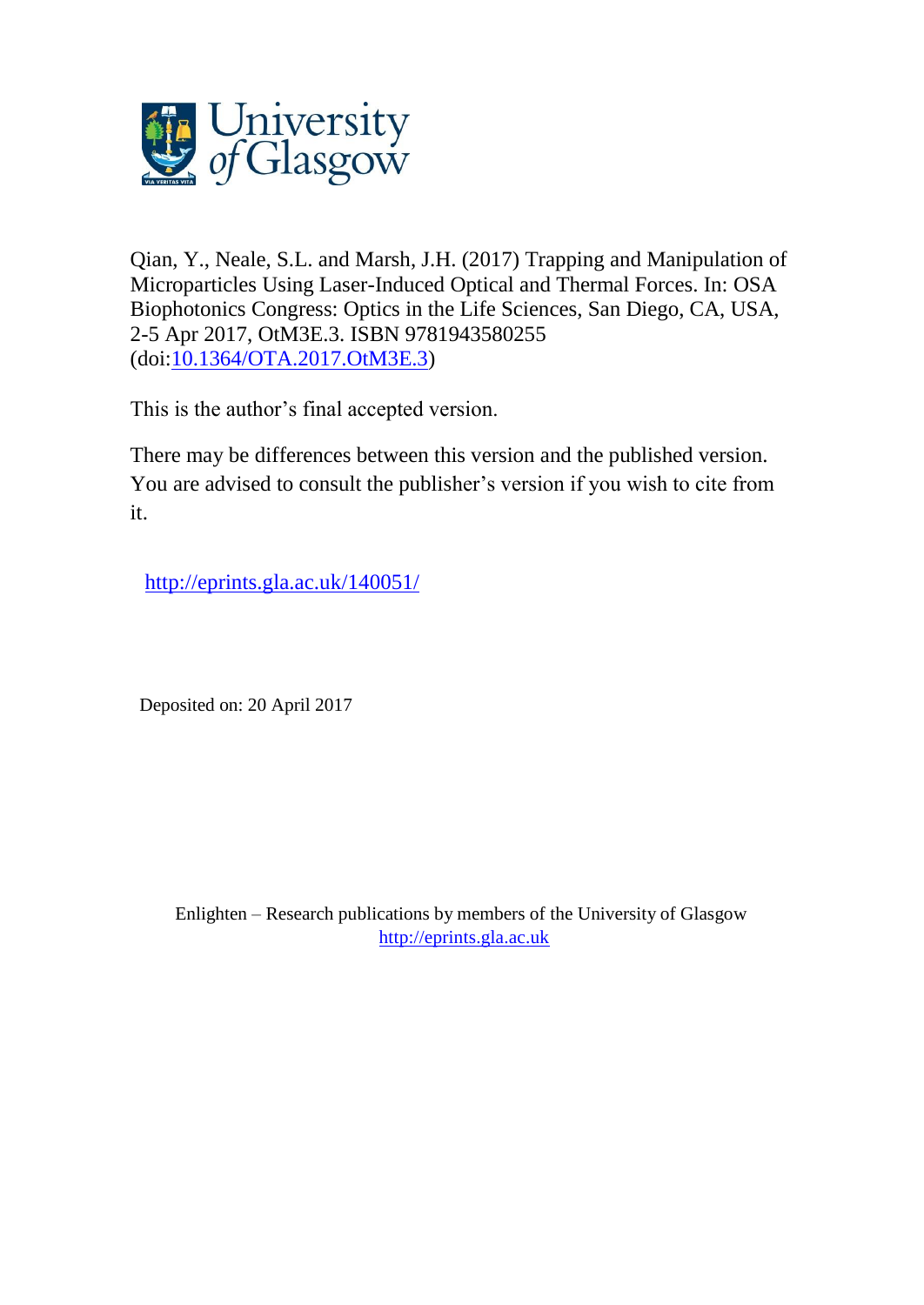# **Trapping and manipulation of microparticles using laserinduced optical and thermal forces**

**Y. Qian, S. L. Neale and J. H. Marsh**

*School of Engineering, University of Glasgow, Glasgow, G12 8LT, UK y.qian.1@research.gla.ac.uk*

**Abstract:** We show movements of microparticles using both continuous and discontinuous laser irradiation on an absorbing substrate or colloidal mixture producing optical and thermal forces. We analyze these movements through the tracks of particles. **OCIS codes:** (350.4855) Optical tweezers or optical manipulation; (350.5340) Photothermal effects.

### **1. Introduction**

The trapping and manipulation of microparticles has been widely used in biological study for many years. Several techniques have been investigated including dielectrophoresis, electrokinetics, optical tweezers, optoelectronic tweezers, hydrodynamic flow, magnetic tweezers and acoustic tweezers [1,2]. Each technique has specific advantages and disadvantages; dielectrophoresis and electrokinetics techniques are limited with the buffer conductivity and low concentration samples [3,4]. For optical tweezers, only single particles can be manipulated due to the size limitation of the highly focused laser beam [5]. Optoelectronic tweezers devices require lower light intensities compared to optical tweezers, however the technique also requires specific electrical properties from the samples and devices. The hydrodynamic flow approach requires a high flow rate and high purity of the sample solution [3,4]. For magnetic tweezers, samples have to be prelabeled with magnetic materials, this affects the cell viability [1,6]. Acoustic tweezers require a piezoelectric material and ultrasound waves with fixed frequency or narrow frequency range are generated [7]. Some limitations of the above techniques may be overcome by using laser-induced thermal convection flows and photophoresis or thermophoresis due to the thermal gradient. The thermal convection flow is generated by the temperature gradient arising from laser irradiation of a high absorption film or substrate. Due to the effect of the flow, particles can be dragged towards the laser spot [8]. However, if the light intensity is sufficient and the particles are close to the illuminated region, they may move away from the laser beam because of the photophoresis or thermophoresis effect.

In this paper, we investigated the trapping and manipulation of microparticles by laser irradiation of different colloidal samples contained in a thin chamber. We were able to trap large size particles (20 µm in diameter) with a short range force (around the particles diameter) and move smaller ones  $(4.95 \,\mu m)$  in diameter) with a longer range force (around 20 times the particles diameter) under continuous illumination. Furthermore, after adding extra highly absorbing single walled nanotubes (SWNTs), we observed a step like movement of particles upon the start and the end of discontinuous irradiation. The movement of particles was analyzed by particle tracking software (Tracker; v4.95, Douglas Brown, USA).

#### **2. Experimental methods**

The experimental setup is shown in Fig. 1(a). The whole setup comprised two systems: a microscope system and a laser system. For the microscope system, a cold white LED array was used as illumination source. Two groups of aspheric condenser lenses with different focal lengths were used to collimate and adjust the size of the light beam, labeled  $\overline{(1)}$  and  $\overline{(3)}$ . The two irises  $\overline{(2)}$  were the condenser diaphragm and the field diaphragm, respectively. The beam after the condenser lens was reflected by a 50:50 beamsplitter  $\overline{(4)}$  and projected into a 4X/10X objective. Part ⑤ was a tube lens which was followed by a CMOS camera with resolution of 1280 x 1024 and a color sensor. In terms of the laser system, an aspheric collimation lens ⑥ with short focal length was used to collect and collimate the beam. Due to the fact that the objective was also used to focus the laser beam during the experiment, two bi-convex lenses  $(\overline{7})$  and  $(\overline{8})$  with different focal lengths were used to ensure the beam was focused on the sample plane. Furthermore, a short pass dichroic filter ⑨ was used to reflect the laser beam into the objective but be transparent to visible light. The particles were manipulated by using a multimode CW laser diode at 808 nm with maximum optical power of 1 W.

In the experiment, colloidal samples were prepared by suspending polystyrene beads  $(10\% \text{w/w}, 1.0 \text{ µm})$ , 4.95 µm and 20 µm in diameter, Bangs Laboratories) in distilled water with a dilution ratio of 1:100. For the colloidal mixture of single walled nanotubes (SWNTs) and beads, a SWNT conductive ink (1 mg/mL, Sigma-Aldrich Co. LLC) was dispersed in distilled water at ratio of 35 mg:1 mL, which was followed by adding a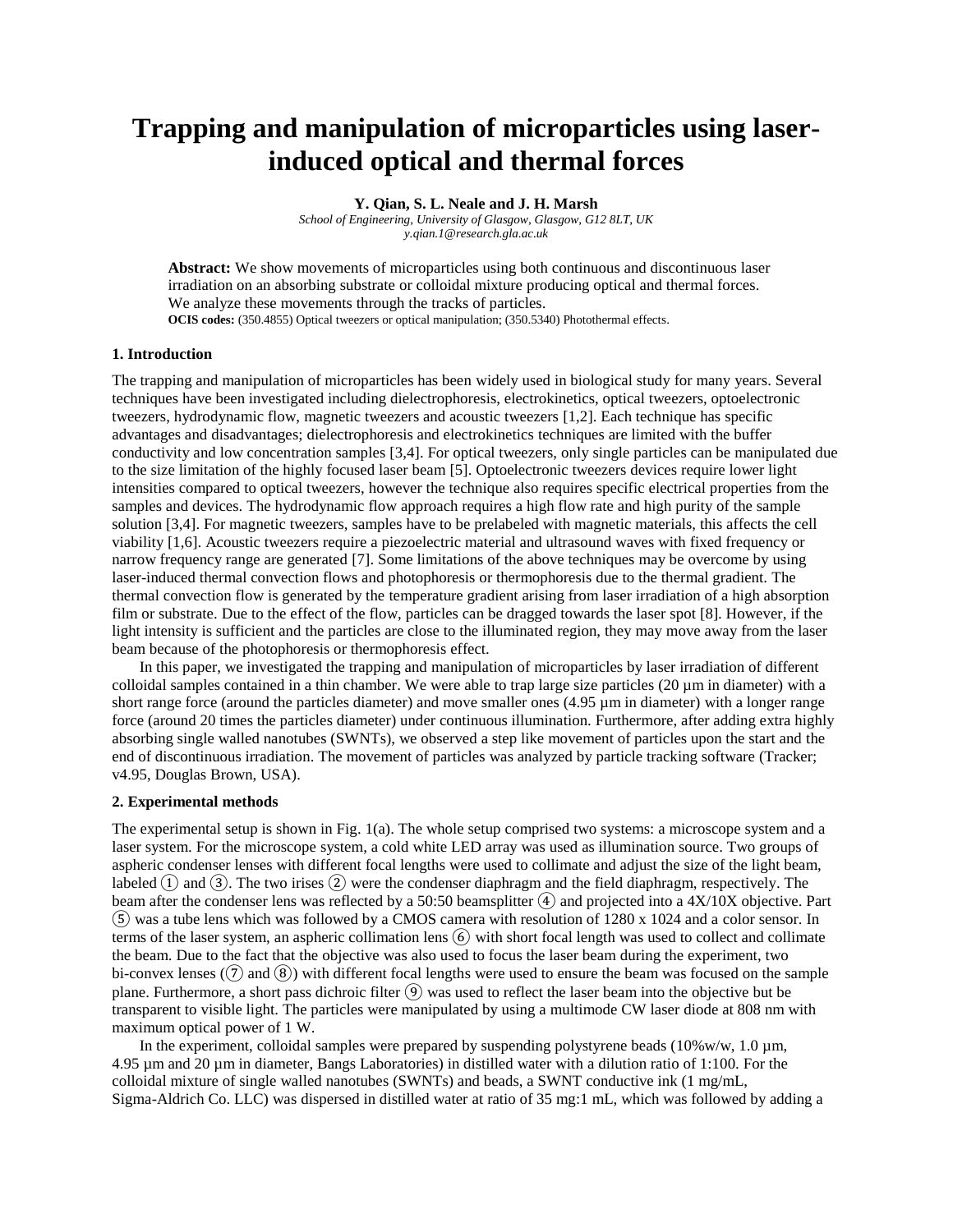solution of 4.95 µm polystyrene beads with the same dilution ratio as the colloidal samples. The prepared sample solution was then injected into a thin chamber by pipetting.

To form the thin chamber, two narrow spacers with a certain separation were attached to a silicon substrate. A normal microscope slide cut to appropriate dimensions was then placed on them by gentle pressing. The thickness of the chamber was around 150  $\mu$ m and is shown schematically in Fig. 1(b).



Fig. 1. (a) Schematic of the experimental setup; ① and ③: aspheric condenser lenses with different focal lengths, ②: condenser/field diaphragm,  $(4)$ : 50:50 beamsplitter,  $(5)$ : tube lens,  $(6)$ : aspheric collimation lens,  $(7)$  and  $(8)$ : bi-convex lenses with different focal lengths,  $(9)$ : short pass dichroic filter. (b) Schematic of the thin chamber filled with colloidal sample.

#### **3. Results**

3.1 Microbead manipulation with a short range force (no more than the beads diameter) with continuous illumination

In this experiment, colloidal solutions were illuminated through a 10X objective by the laser diode operated CW with an optical power on the sample of 460 mW at 1.1 A and spot size of *Φ*2.5 µm in the *x*- and *Φ*52.9 µm in the *y*-direction. During the experiment, microbeads with a diameter of 20 µm were used as the sample solution. The experimental phenomena were recorded at a frame rate of 15 fps and the record time was 57 s. We observed that up to three beads could be trapped and moved simultaneously in 2D by the laser spot, which was probably caused by the optical gradient force. We termed this short range manipulation as the bead needed to be no more than around the beads diameter from the laser spot to experience the force. In contrast, neither of the smaller size beads (1 µm and 4.95 µm in diameter) could be manipulated under the same experimental conditions. Fig. 2(a) and (b) show the original positions of the laser spot and the three beads of interest, and one of the video frames during the trapping and manipulation, respectively.



Fig. 2. (a) The original positions of the laser spot and the beads of interest (highlighted by the red dashed circles). (b) One of the video frames during the trapping and manipulation. Laser spot size: *Φ*2.5 µm in the *x*-direction, *Φ*52.9 µm in the *y*-direction.

3.2 Particle manipulation with a longer range force (up to 20 times the beads diameter) with continuous movement and illumination

We used the same conditions as for the first experiment and the movement of five microbeads (with 4.95 um diameter) was analyzed. In this experiment, we found that most beads around the laser spot moved continuously away from the illuminated region under the continuous irradiation condition, which we believe was caused by photophoresis and thermophoresis due to the thermal gradient arising from the absorbing substrate. However, in the meantime, two beads were trapped by the beam, which may have been the contribution of thermal convection flow. The relevant results are shown in Fig. 3. The positions of the five beads of interest without and with laser irradiation at the very beginning of the video are shown in Fig. 3(a) and (b), respectively. In Fig. 3(c), the color curves show the relevant traces of the particles at the last video frame and the longest distance of one bead movement is around 100 µm.